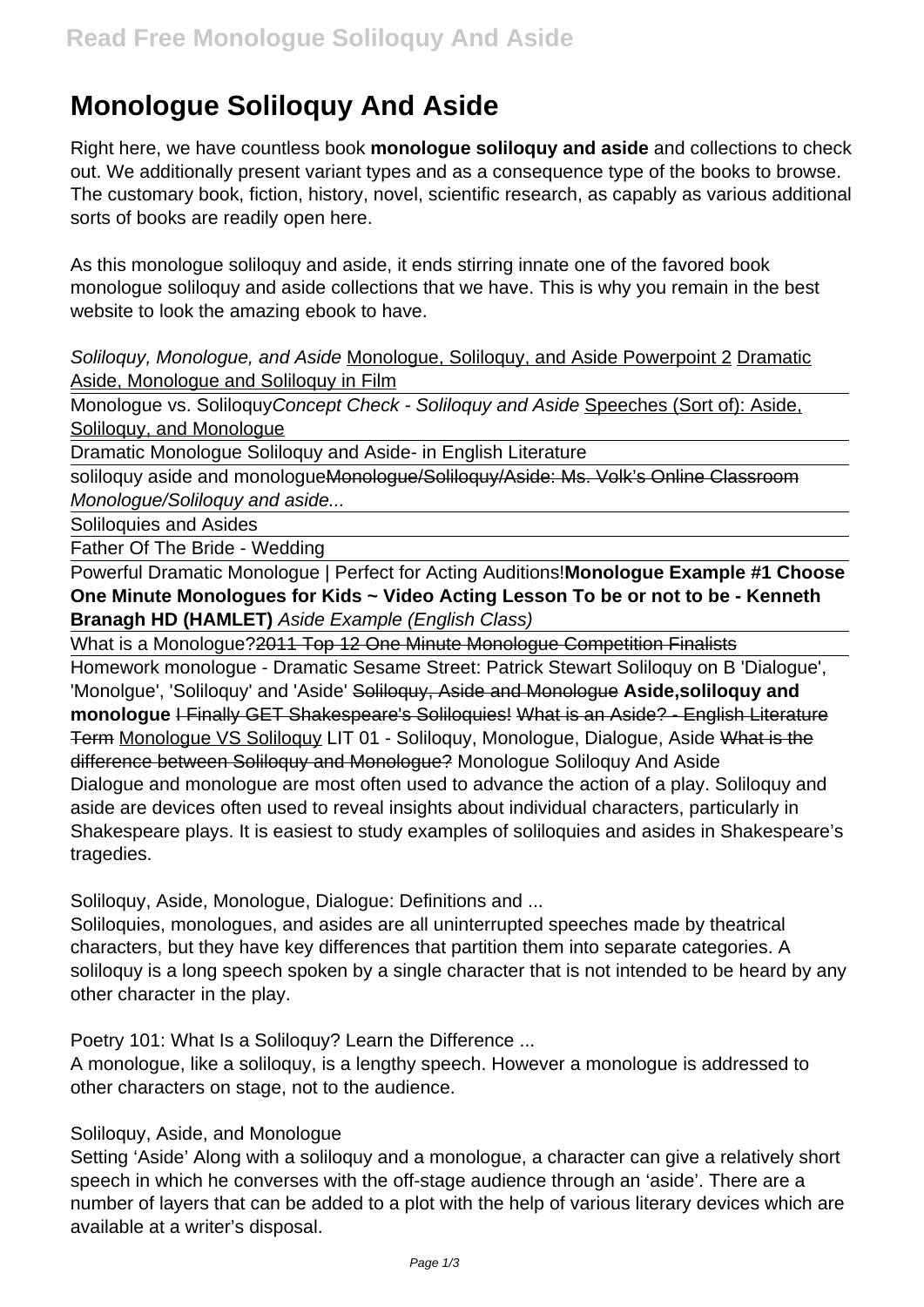#### What's the Difference Between a Soliloguy and a Monologue ...

Both a soliloquy and an aside are used to reveal a character's secret thoughts and motives. However, an aside is shorter than a soliloquy—typically only one or two sentences—and is directed at the audience. Other characters are often present when an aside is delivered, but they do not hear the aside.

#### What Is a Soliloquy? Literary Definition and Examples

Here's Ferris Bueller delivering an aside. Soliloquy vs. Interior Monologue. An interior monologue is a record of a character's inner thoughts. Interior monologues can resemble soliloquies in that they depict a character's innermost thoughts and feelings, but unlike a soliloguy, the interior monologue is not meant to be performed. Put more bluntly: even though a soliloquy reveals a character's thoughts, it is a speech-act.

## Soliloquy - Definition and Examples | LitCharts

• A monologue is a lengthy speech presented by a character of a play to other characters or audience while a soliloquy is a lengthy speech presented by an individual character to himself/herself. • A monologue could either be an address to other characters or audience, a narration of a story or even some speech to achieve a certain goal. A soliloquy is an expression of a character's inner thoughts.

## Difference Between Monologue and Soliloguy | Compare the ...

A monologue might be delivered to an audience within a play, as it is with Antony's speech, or it might be delivered directly to the audience sitting in the theater and watching the play. But a soliloquy — from the Latin solus ("alone") and loqui ("to speak") — is a speech that one gives to oneself. In a play, a character delivering a soliloquy talks to herself — thinking out loud, as it were — so that the audience better understands what is happening to the character internally.

#### What's the difference between a soliloquy and a monologue?

Acces PDF Monologue Soliloquy And Aside to the internet connecting. acquire the forward looking technology to create your PDF downloading completed. Even you don't want to read, you can directly near the sticker album soft file and entre it later. You can moreover easily acquire the sticker album everywhere, because it is in your gadget.

#### Monologue Soliloquy And Aside - 1x1px.me

Therefore, while a soliloquy, aside, and monologue are all different types of speeches in a play or performance, they each have a different purpose or meaning. Soliloquy in Drama Defined A soliloquy is an important part of a play that gives viewers insight into their thoughts and feelings.

## What Is a Soliloquy? Examples and Purpose in Drama

A monologue, unlike a soliloquy, is heard by everyone on stage. The other characters are supposed to hear the speaker's words. They take the form of a speech, often dramatic in nature. Monologues are simply long sections of dialogue that are uninterrupted by other character's words. Soliloquy of Aside? An aside is often confused with a soliloquy. It is another form of communication used in plays.

## Soliloquy - Definition, Explanation and Examples | Poem ...

As nouns the difference between aside and soliloquy is that aside is an incidental remark made quietly so as to be heard by the person to whom it is said and not by any others in the vicinity while soliloquy is (drama) the act of a character speaking to themselves so as to reveal their